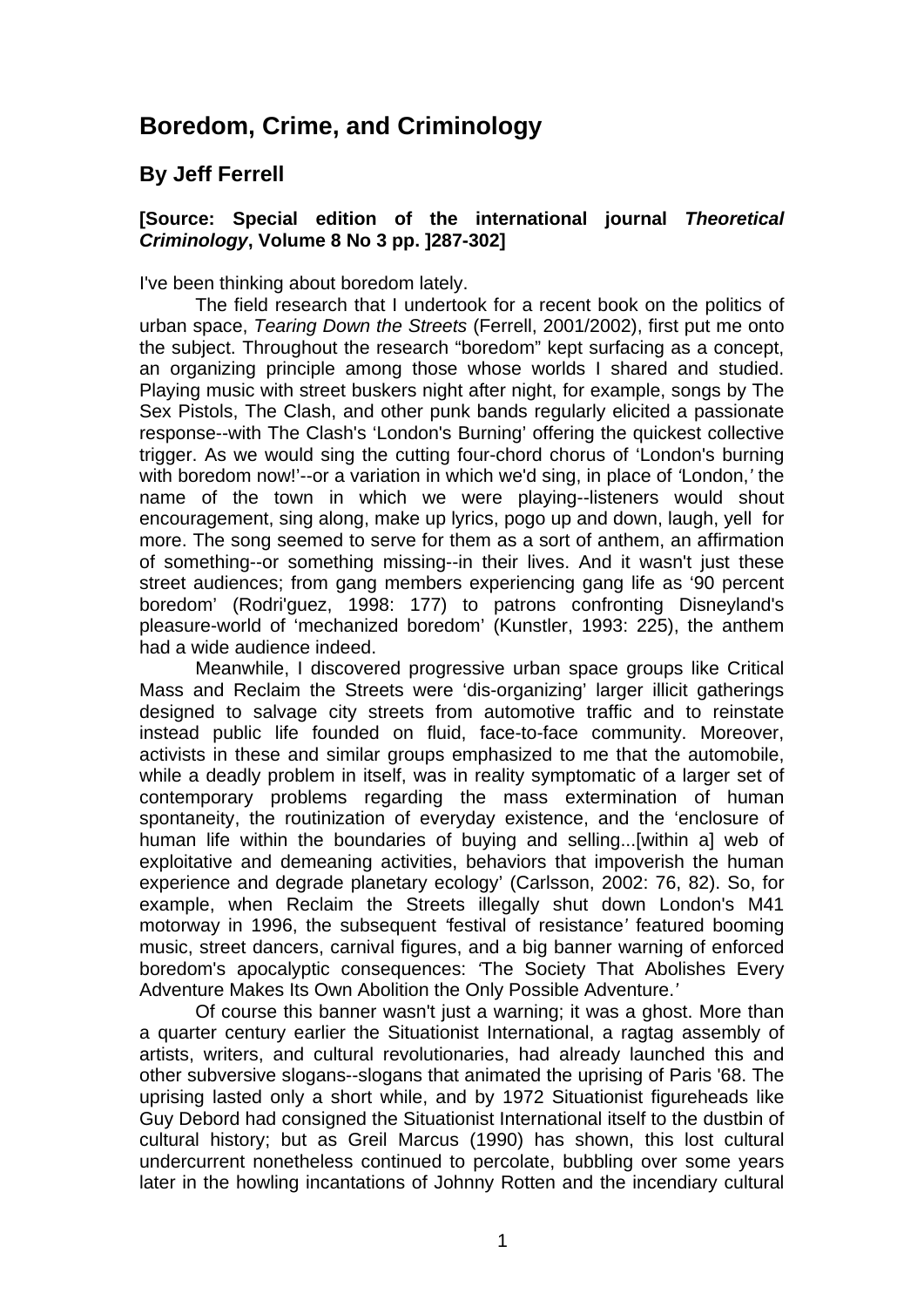politics of punk. And as I discovered in researching *Tearing Down the Streets*, this same undercurrent continues today, as urban activists in the United States, Great Britain, and Europe call forth the spirit of Paris '68, model their actions on the do-it-yourself ethos of punk and Situationist subversion, and otherwise go about resurrecting the Situationist critique of contemporary society.

That critique, it turns out, was built directly on boredom. Writing in 1953, Ivan Chtcheglov launched his *'*Formulary for a New Urbanism*'*--one of the Situationists' foundational documents--with a straightforward negation: *'*We are bored in the city, there is no longer any Temple of the Sun.*'* He continued, by way of explanation and threat: *'*We don't intend to prolong the mechanistic civilizations and frigid architecture that ultimately lead to boring leisure.... A mental disease has swept the planet: banalization....as all the reasons for passion disappear*'* (Chtcheglov 1953). Refining the Situationist critique, Raoul Vaneigem set a similar tone, locating boredom amidst the great horrors of modern life. *'*The promised land of survival will be the realm of peaceful death...*'* he wrote in *The Revolution of Everyday Life*. *'*No more Guernicas, no more Auschwitzes, no more Hiroshimas.... Hooray! But what about the impossibility of living, what about this stifling mediocrity and this absence of passion...? Let nobody say these are minor details or secondary points*'* (Vaneigem, 2001: 35).

When such texts were translated onto city walls during Paris '68, this precise tone remained. *'*We don't want a world where the guarantee of not dying of starvation brings the risk of dying of boredom*'* said one swatch of graffiti. Another hit the politics of boredom head-on: *'*Boredom,*'* it declared, *'*is counterrevolutionary.*'* A few years later the punks were just as blunt about boredom. As manager for the proto-punk New York Dolls in 1974, Malcolm McLaren's first press release asked, *'*What are the politics of boredom?*'* (Taylor, 1988: 22). Three years later, Jamie Reid--the Situationist-inspired *'*art director*'* for McLaren and the Sex Pistols--offered an answer of sorts in a poster he designed for the band's song *'*Pretty Vacant*'*: The poster featured two city buses, the first headed for *'*Nowhere,*'* the second for *'*Boredom.*'* Indeed, music historian Jon Savage argues, the entire punk style *'*spoke of boredom,*'* became *'*a theatrical expression of boredom's prison.*' '*Boredom,*'* he adds, *'*described the expansive, occluded, utopian politics that built up at the Sex Pistols' core... everyone involved with the Sex Pistols instinctively realized Boredom's spatial aspect and used its rhetoric as a key*'* (Savage, 1988: 48, 52, 54; see Hebdige, 1979: 27-29).

So, as I say, I've been thinking about boredom. Boredom seems to have emerged over the past few decades as some sort of subterranean motif, an experiential and conceptual context for activism and critique, a thread of politics pulling the past close to the present. Given this, I've found myself considering boredom's broader social and cultural conditions as well, and its consequences. Maybe there is indeed a *'*politics of boredom.*'* Maybe to claim that *'*boredom is counterrevolutionary*'* is to reveal something about *'*utopian politics,*'* about revolutions real and imagined, about the possibilities of social change and social justice. And maybe boredom can tell us a good bit about crime, and about criminology as well.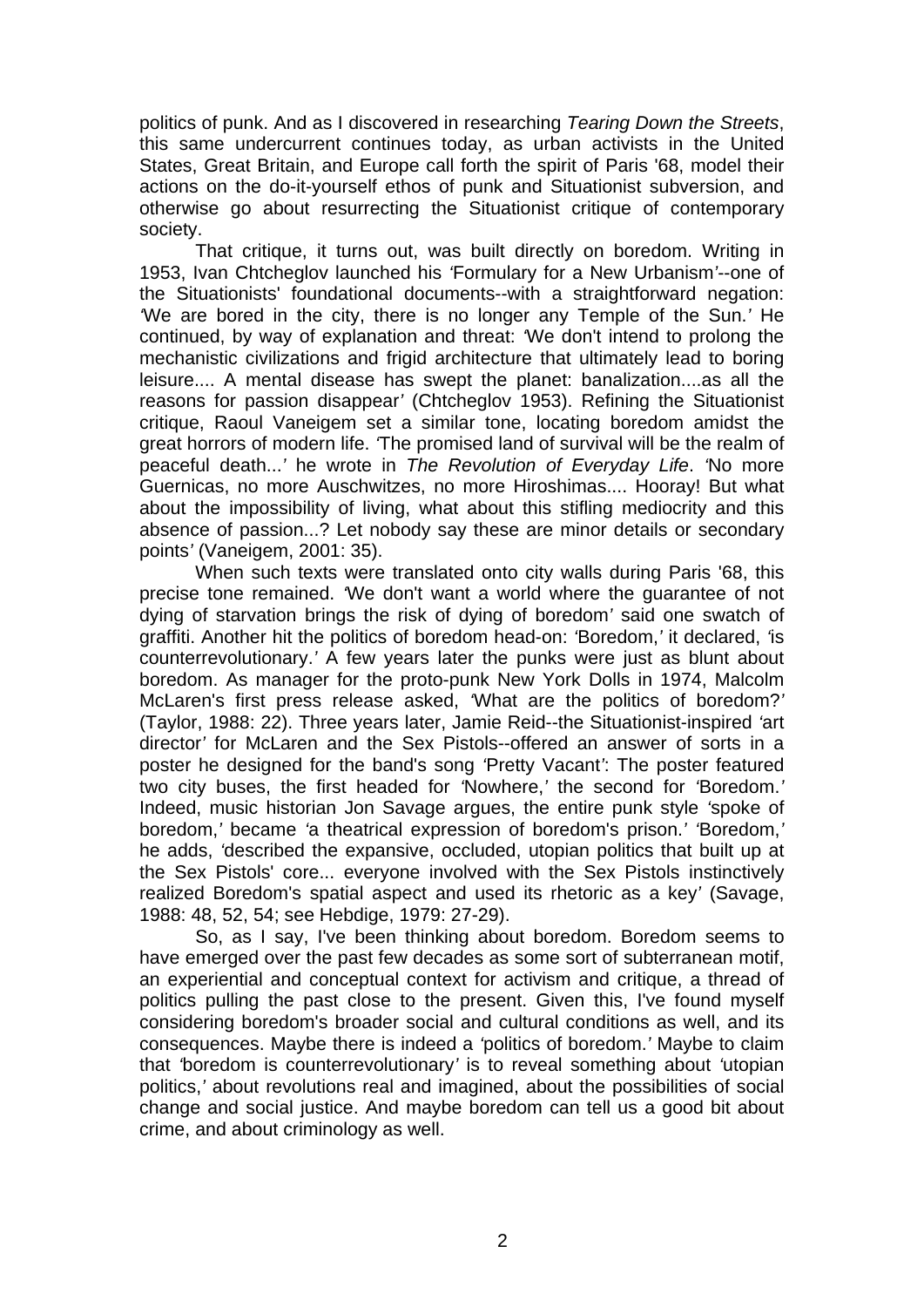## **A Politics and Criminology of Boredom**

In her literary history of boredom, Patricia Meyer Spacks (1995: ix, 219) notes that her account *'*begins in eighteenth-century England because the concept of boredom begins there,*'* and adds, *'*fictional (and poetic) evocations of boredom multiply exponentially in the twentieth century, partly for reasons implicit in the common understanding of modernism, which posits an isolated subject existing in a secularized, fragmented world marked by lost or precarious traditions: a paradigmatic situation for boredom.*'* Though hers is a *'*literary history*'* of a *'*state of mind,*'* Spacks' specificities of time and place, and her invocation of modernism, suggest a political and economic history of boredom as well. Put simply, they suggest that Situationists and others have confronted not just their own ennui over the past few decades, but something more: the emergence and maturation of modern boredom.

If we add to Spacks' characterization of modernism some further features perhaps more familiar to the sociologist--bureaucratic rationalization, efficiency, routinization, regulation, standardization--we do indeed find ourselves, it seems, in *'*a paradigmatic situation for boredom.*'* In fact, the many trajectories of modernism seem to coalesce quite clearly into a vast machinery of boredom. As the repetitive hum of the factory replaces the localized rhythms of handcraft, the dulling sameness of alienated labor evacuates meaning from everyday work and strains against the fraudulent promise of modern progress. As efficiency develops into an organizational and cultural value, predictability proliferates; statistical summaries emerge as measures of worth; and quirks of individuality and personal innovation become detriments that modernism's many organizations can ill afford. As obedience to external rules and rationalized regulations comes to define success, even morality, sameness becomes a virtue, independence of mind a problem, and rulebooks the essential literature of the modern canon.

Looking back at the long maturation of the modern world, we can actually see collective boredom institutionalized within the practice of everyday life--and worse, institutionalized in existential counterpoint to the modernist ethos of each citizen's meaningful, democratic participation in the construction of everyday life. Frederick Taylor's divorcing of mental craft from manual labor in the interest of constructing the perfectly predictable *'*human machine*'* (*Southwest*, 1915: 19); Henry Ford's attack on *'*wasted motion*'* (in Braverman, 1974: 310n) by way of the fixed-station assembly line; modern bureaucracy, *'*eliminating from official business love, hatred, and all purely personal, irrational, and emotional elements which escape calculation*'* (Weber, 1946: 216)--each traces the same dulling trajectory. Following and reinforcing this trajectory, public schools emerge as training centers for the new boredom, rehearsal halls for the sublimation of individuality to disciplined efficiency; and for those insufficiently socialized to the new order, the mental hospital, the prison, the juvenile lockup offer entire institutions dedicated to the enforcement of tedium. Against this trajectory, it seems, a revolution is launched--except that Lenin himself eagerly embraces Taylorism, seeking to combine it with *'*the Soviet organisation of administration*'* (in Braverman, 1974:12). And today? We might consider the employees of fast food chains, of Mexican *maquiladora*s and modern universities, their working lives and on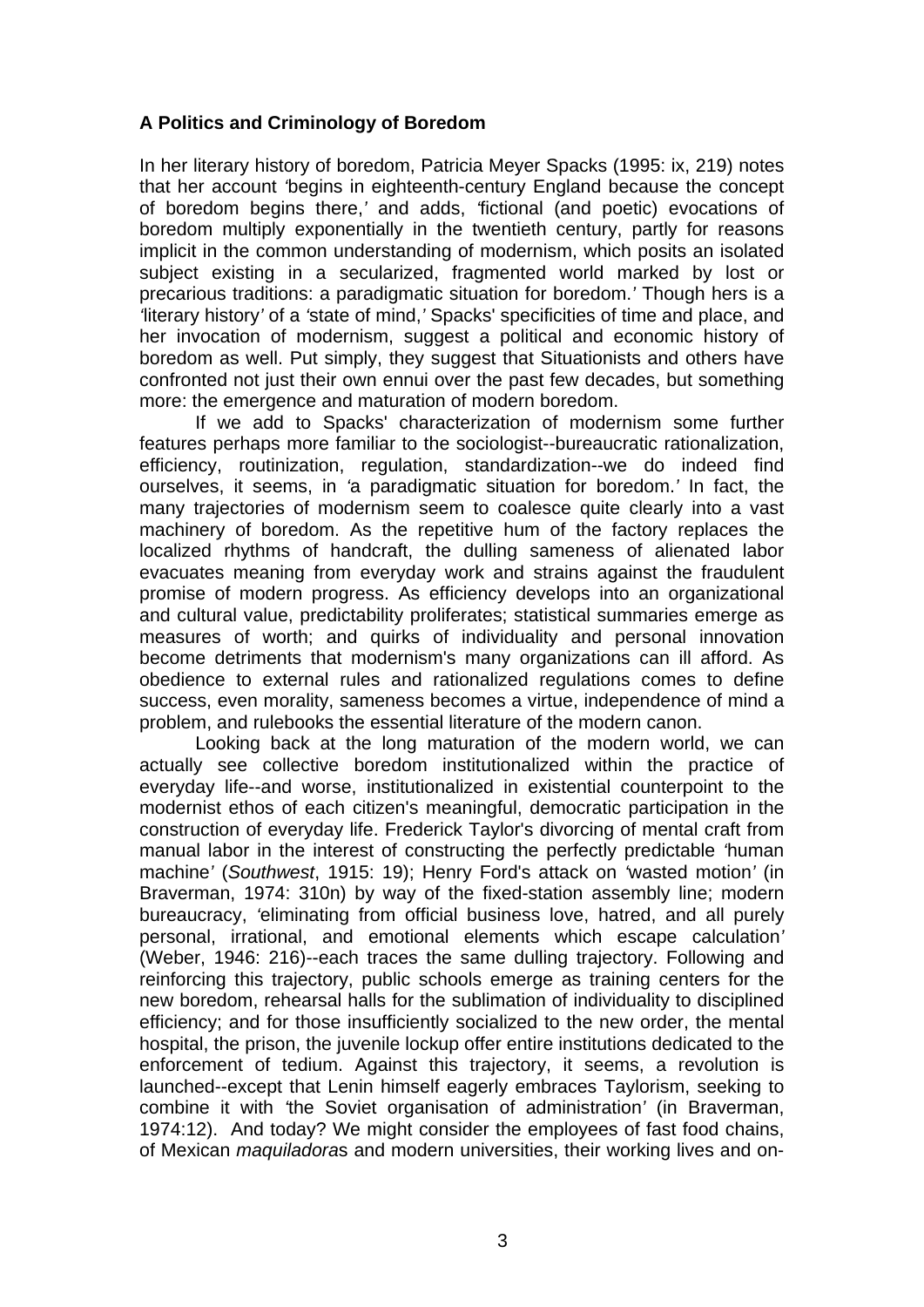the-job emotions all managed with assembly-line efficiency (Hochschild, 1983).

Then again, the same machinery of modernism that mass-produced these everyday conditions of boredom has been credited with mass-producing their counterweight and corrective: a new cultural world of mediated entertainments and pre-arranged excitements, available to the production clerk and the professor alike. And yet, it seems, each assembled moment of excitement has served only to amplify the rhythmic vacancy of everyday life. Thorstein Veblen understood this early on; he knew that Henry Ford's conveyer belts hummed inside the factory and out. *'*To take effectual advantage of what is offered as the wheels of routine go round, in the way of work and play, livelihood and recreation,*'* Veblen (1990: 313-314) wrote in 1914, the consumer *'*must know by facile habituation what is going on and how and in what quantities and at what price and where and when.... The mere mechanics of conformity to the schedule of living implies a degree of trained insight....*'*

By the 1940s the Frankfurt School understood as well--understood that boredom and its mass-made alternatives formed a closed circle of control, an ever-spinning cycle of empty consumption. *'*The culture industry endlessly cheats its consumers out of what it endlessly promises. The promissory note of pleasures issued by plot and packaging is indefinitely prolonged,*'* wrote Horkheimer and Adorno (2002: 111, 113). *'*Entertainment fosters the resignation which seeks to forget itself in entertainment.*'* Soon enough the Situationists understood, too, watching in horror as boredom, alienation, estrangement leaked out the factory door and into the entirety of everyday living. Occupying *'*the main part of time lived outside of modern production,*'* the spectacle, Debord (1983: 6, emphasis in original) argued, becomes *'*the present *model* of socially dominant life,*'* whether experienced as *'*information or propaganda, as advertisement or direct entertainment consumption.*'* Vaneigem (2001: 25-26, emphasis in original) was more explicit:

The affluent society is a society of voyeurs. To each his own kaleidoscope: a tiny movement of the fingers and the picture changes.... But then the monotony of the images we consume gets the upper hand...The same energy is torn from the worker in his hours of work *and* in his hours of leisure, and it drives the turbines of power....

So, it seems, those caught under the crush of modern boredom can find little relief in work or in consumption--in fact, their boredom becomes all the more visceral, all the more unbearable, as the unrequited promises of mass-produced excitement accumulate, and the modernist ethos of meaningful work and democratic participation becomes just another cheap con. Closing in from all sides, the contradictions of modern boredom create a strain of Mertonian (1938) proportions, an existential disjunction between expectation and experience. What then to do about this cultural claustrophobia, so deadening that it seems to stifle each attempt at escaping it?

Existential despair is one option, a Mertonian retreat into fatalistic somnambulism. Resistance is another. Even as Taylor and Ford were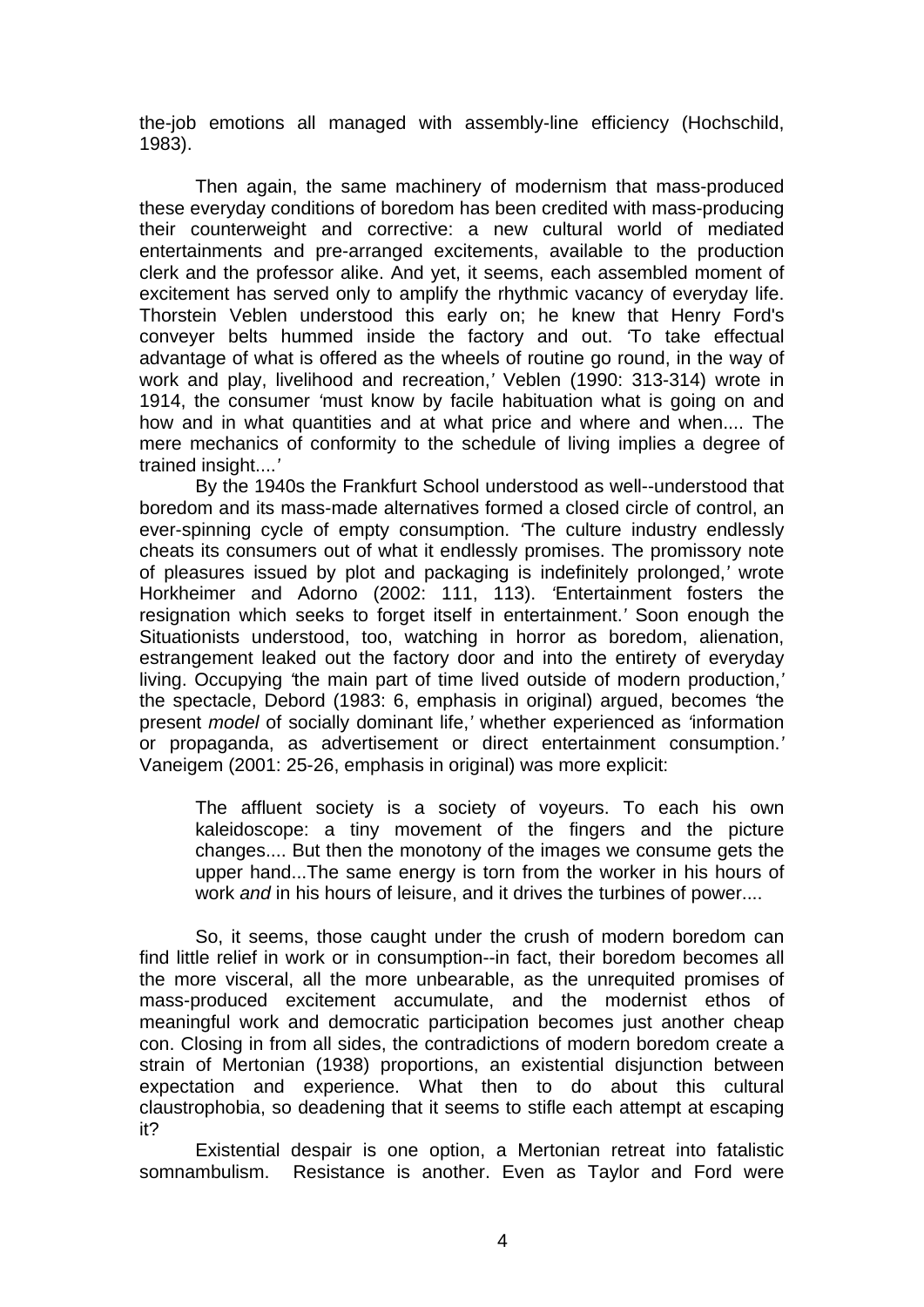calibrating their instruments of organized boredom, radical movements like the Industrial Workers of the World (The Wobblies), for example, were already organizing against them. Conceptualizing sabotage as the *'*conscientious withdrawal of efficiency*'* (Kornbluh, 1998: 37; Veblen, 1948), the Wobblies utilized sabotage to interrupt work's mind-numbing repetition. Similarly, The Wobblies employed poems, parables, songs, jokes, parodies, and cartoons in their everyday organizing, sang bawdy Wobbly hymns during strikes and street fights, staged pageants. The Wobblies were, by intention, not boring.

A century later, groups like Critical Mass and Reclaim the Streets aren't boring either. A rolling mix of bicycle activists and cultural revolutionaries, Critical Mass participants define their exuberantly collective bicycle rides not as traditional political protests, but as do-it-yourself celebrations enlivened by music, decoration, and play. Reclaim the Streets activists likewise set out to disrupt the regularities of modern life, seizing city streets for spontaneous community festivals of pleasure and creativity. For these and other groups, the goal is to *'*rupture the normalcy*'* of everyday boredom, and to reinstate in everyday life the possibility of surprise.

It's a long way from The Wobblies to the Situationists, and on to the punks and Critical Mass and Reclaim the Streets, and yet they all seem to find common ground in modern boredom, and in their impassioned assault on it. *'*The society that abolishes every adventure,*'* that builds collective boredom into the practice of everyday life, does appear to spawn those who find adventure in abolishing just such a world. In this sense, as the Situationists argued, boredom is indeed counterrevolutionary--if by revolution we mean the fight against modernism's dehumanizing standardization of experience and commodification of emotion. Like Vaneigem, those waging this fight envision a *'*revolution of everyday life*'* sparked by ephemeral situations of risk and uncertainty. *'*We will only organize the explosion,*'* said the Situationists. *'*The free explosion must escape us and any other control forever*'* (in Marcus, 1990: 179-180)

Yet an important qualifier to any such free-form solution to organized boredom: Explosive situations, whether Critical Mass rides or moments of punk street music, are generally and increasingly deemed illegal by the authorities, emerging as they do without benefit of permits or permission. And there are countless other out-of-control explosions, little revolutions against the routinization of everyday life that are likewise not boring, and not legal. Flying with skydivers, riding fast motorcycles, Steve Lyng (1990: 869) finds in *'*edgework*'* an intoxicating experiential counterpoint to a *'*social system associated with class conflict, alienation, and the consumption imperative.*'* Riding those same fast motorcycles, later immersing myself in the adventures of the hip hop graffiti underground, I (Ferrell, 1996) find in the *'*adrenalin rush*'* the same vivid experiential and emotional resistance to rationalized control. Dragan Milovanovic, Steve Lyng, and I (Ferrell et al, 2001) record a similar emotional reclamation of deadened human identity in the over-the-edge experiences of high-risk BASE jumpers. Mike Presdee (2000) documents carnival's dissolution within the atomization of modern mass society, exhuming its shattered emotional remains to discover some dangerous fragments now regulated, even criminalized, others sold back as commodified excitement. Jack Katz (1988: 73) explores moments of sensual excitement in which *'*the protagonists...thrill to the expanded possibilities of the self*'*--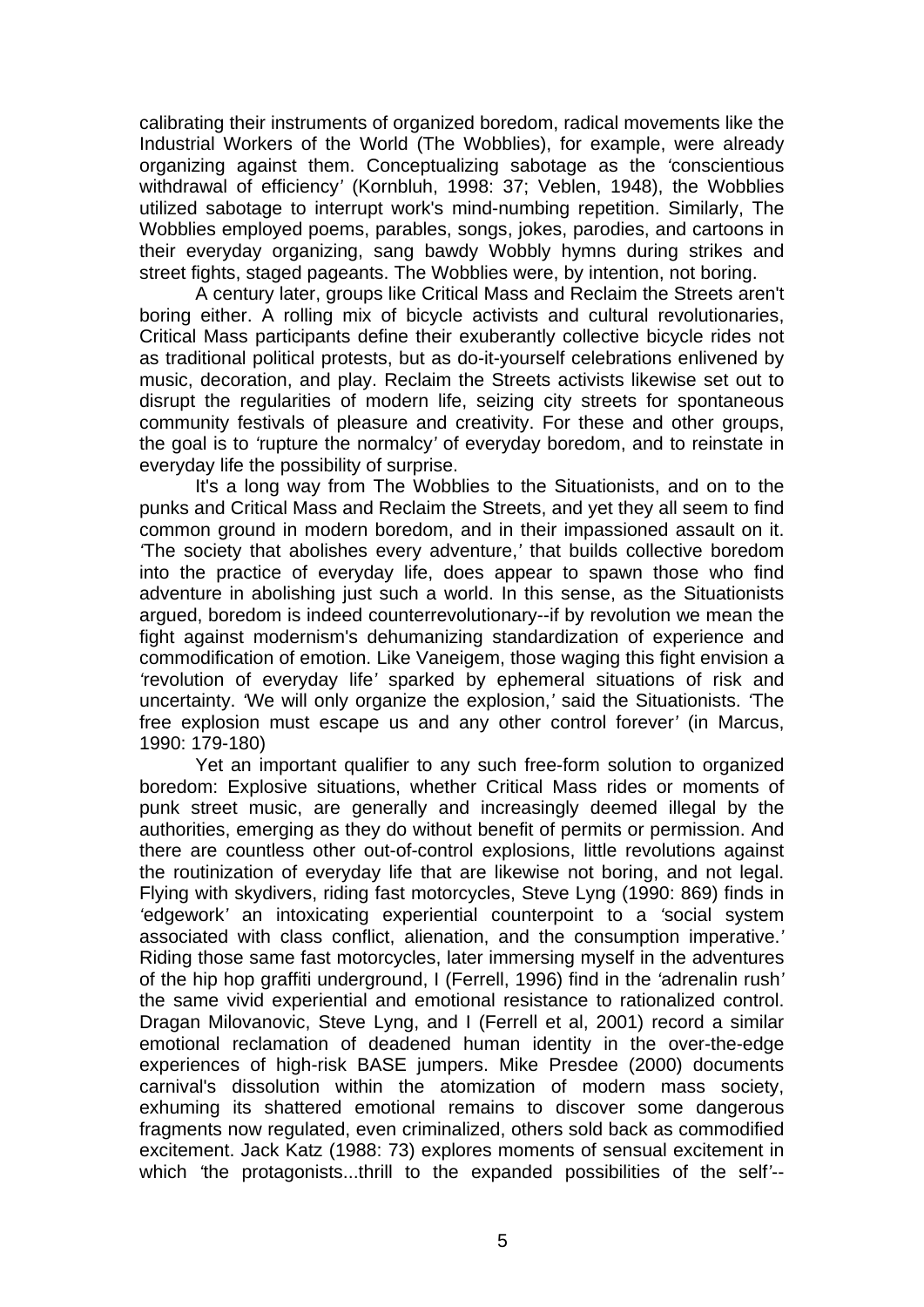moments that Pat O'Malley and Stephen Mugford (1994: 190) characterize as *'*reactions against mundane, secular rationality and against the (especially modern) forms of social setting in which they are inextricably implicated.*'*

Together, these studies--often grouped under the rubric of *'*cultural criminology*'*--reveal criminal or criminalized groups busily inventing experiences that variously violate the modernist project of boredom. The deployment of carefully honed survival skills in dangerous situations, the onthe-spot integration of practiced artistry and illicit adventure, the embracing of emotional rituals that pre-date modernist rationality--all suggest experiences that are not boring, and not boring precisely because they recapture, if momentarily, the lost immediacy of self-made human experience. They suggest a broader question as well: Are certain crimes committed not against people or property as such, but against boredom?

Vanegiem offers an answer. *'*A sixteen-year-old murderer recently explained: 'I did it because I was bored'", Vanegiem (2001: 42-43, 162) tells us. And then Vaneigem tells us something worse. *'*Anyone who has felt the drive to self-destruction welling up inside him knows with what weary negligence he might one day happen to kill the organisers of his boredom.*'* Later, he reveals more about the crimes of a social order so boring that it offers only *'*death on an installment plan.*' '*A world that condemns us to a bloodless death is naturally obliged to propagate the taste for blood...the desire to live lays hold spontaneously of the weapons of death; senseless murder and sadism flourish. For passion destroyed is reborn in the passion for destruction.*'*

Answers like this confirm that criminologists must continue to investigate the circumstances of collective boredom, circumstances both historically structured and situationally negotiated. Such stultifying circumstances shape not just moments of illicit excitement, but the politics of social movements and the dynamics of cultural rebellion; for Wobblies and Situationists as for BASE jumpers and graffiti writers, boredom constitutes the unbearable experiential foreground of modernity. In daily life alienation is no Marxist category, rationalization no Weberian construct; the alienation and rationalization of modernism play out instead as an endless monotony, a stale sickness, for some a plodding death so *'*insistent*'* that it *'*strips real death of all terror*'* (Vaneigem, 2001: 163).

Looking in this way at boredom, we see the long front of late modernism unfold. As Jock Young (2003) and Mike Presdee (2000) have reminded us, we find that the criminal, the consumer, and the cultural revolutionary are perhaps more alike than different--that for them boredom creates a certain vacant commonality. After all, desperately looking for life amidst boredom's deteriorating death, the line between pleasure and pain, between crime and commodity, can be a thin one indeed. That sidewalk full of respectable revelers, shouting lyrics, finding affirmation in a punk anthem to boredom, may stand closer to the illicit anarchy of Reclaim the Streets and the fleeting kicks of a stolen car chase than some would like to imagine. *'*A man shooting heroin into his vein does so largely for the same reason you rent a video,*'* says the poet Joseph Brodsky (in Rivenberg, 2003: 1F). *'*To dodge the redundancy of time.*'*

In the same way boredom offers us an emotional and experiential window into the failures of the modernist project. The boredom proffered by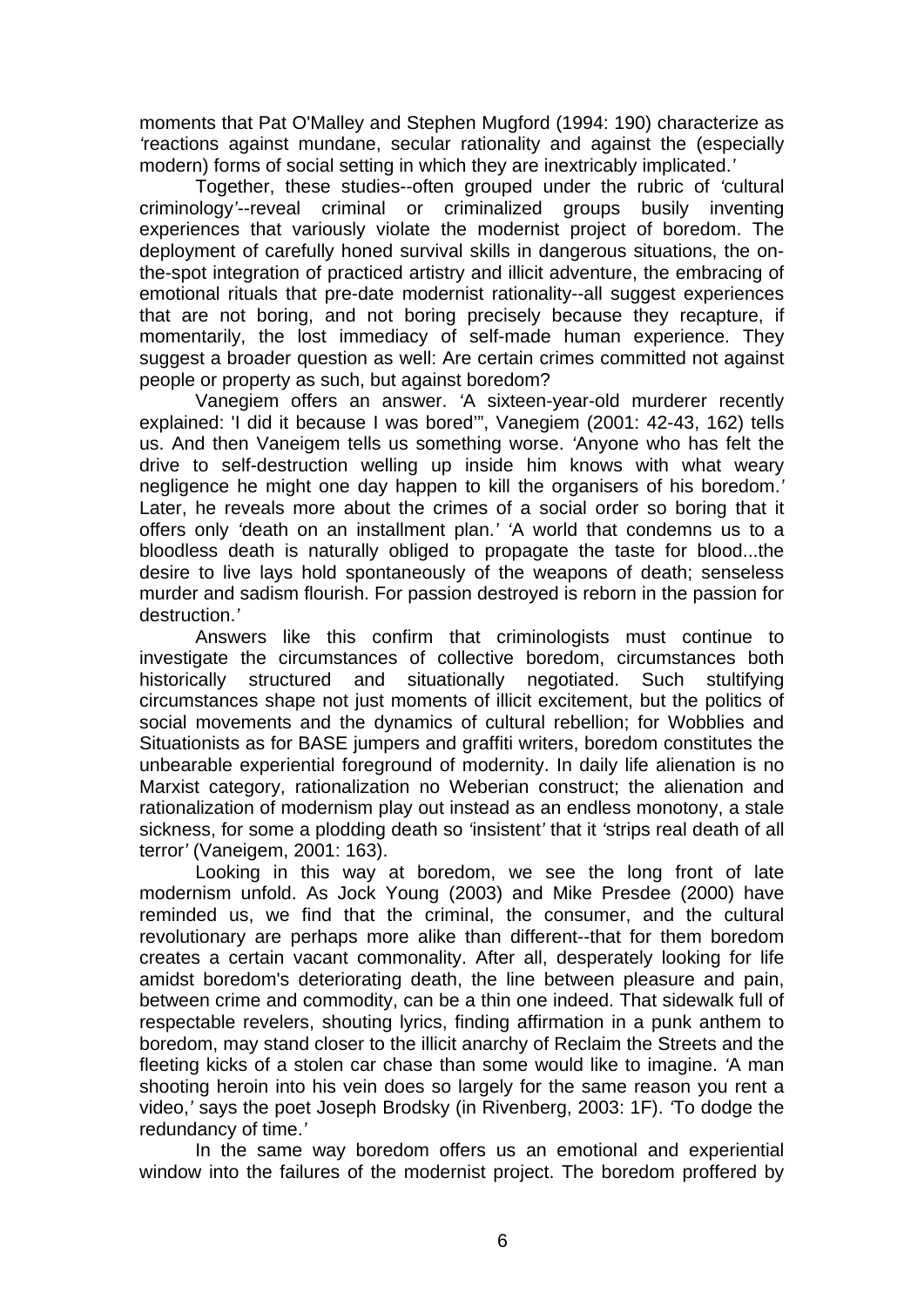the office cubicle and the shopping mall is no unfortunate side-effect; it stems directly from the dehumanizing processes and fraudulent promises on which these situations are founded. Such situations are boring precisely because they are systematically drained of human skill and possibility, devoid of the uncertainty and surprise that comes with human creativity. They share in the intentional erasure of human possibility, the preclusion of self-made variations in pace, meaning, and intentionality; relentless in their governance of detail, they leave room for little but boredom in their effect. So, while some die a day at a time, others seek to overturn organized boredom, here with a spray can, there with a swirling interruption of automotive traffic. And in many of these large and small revolutions there is clearly something more being sought than excitement. Excitement, it seems, is in reality a means to an end, a subset of what ultimately emerges as the antidote to modern boredom: human engagement (Ferrell, 2004).

Excitement, engagement, illicit kicks and explosive possibilities, all thrown up against the relentless machinery of modern boredom--this suggests something else as well.

#### **And Nothing to Lose But Boredom**

If we widen our inquiry into organized boredom further still--this time to include our own institutional and professional lives as criminologists--we discover a parallel trajectory: In the same way that modernism's other institutions have operated over time to expunge craft and creativity from the practice of life, the modern machinery of criminology has functioned to exhaust the hand-made creativity of alternative criminological inquiry. In the same way that the factory, the agency, and the marketplace were rationalized in the interest of efficient control, the enterprise of criminology has been shaped toward scientific efficiency in such a way as to dehumanize both its practitioners and those it is designed to investigate and control. In the same way that the larger evolution of modernism has organized a vast collectivity of boredom, the evolution of modern criminology has produced a stale commonality of boredom between its practitioners, its students, and its prisoners. And yet, in the same way that modernism's systemic boredom has set in motion revolts against boredom itself--revolts defined by their invention of engagement and excitement--the blanketing boredom of mainstream criminology has, more than once, spawned its own edgy countercurrents.

As Patricia and Peter Adler (1998: xiii) have argued, many of criminology's foundational works emerged out of an idiosyncratic, impressionistic approach to ethnographic inquiry that by the mid-twentieth century had been usurped by *'*a tradition of survey research that has held sway within the discipline ever since.*'* Tracing a similar trend, Joe Feagan, Tony Orum, and Gideon Sjoberg (Feagan et al, 1991) likewise argue that *'*mainstream article sociology*'*--the efficient, routinized production of articlelength research reports--has over time displaced the deeper intellectual and temporal commitments of *'*book sociology*'* as the measure of professional success and achievement. In the United States at least, these shifts toward rationalized research methodologies and objectivist measures of disciplinary productivity have been replicated in the universities themselves--organizations increasingly defined by corporate management practices and a bureaucratic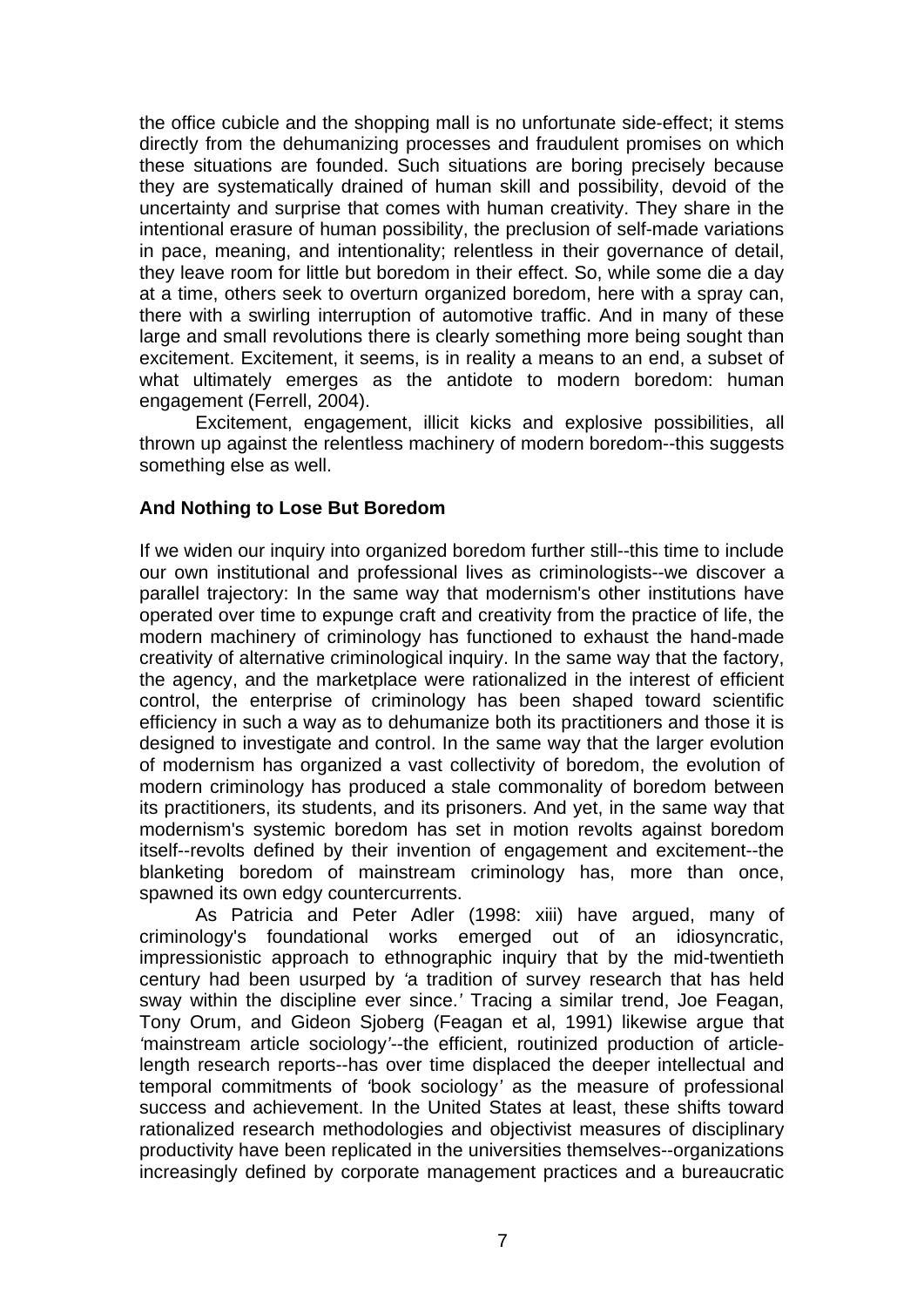culture of actuarial control. For United States criminologists especially, this academic machinery has increasingly been coupled, through criminal justice departments and state research grants, to a similarly dehumanizing state machinery of surveillance, imprisonment, and control. Not surprisingly, the Adlers (1998: xiv) label the present period *'*The Dark Ages*'*--though *'*Modern Times*'* might be more apt.

 As a result, the majority of mainstream criminological scholarship today can only be described as...boring. Like other forms of modern boredom, this academic boredom results directly from the conditions of its production, from the methodological and analytic routinizations enforced against human beings in order to drain dry words and data sets from their lives. The vivid experiential agony of crime victimization transmogrified into abstract empiricism, the sensuality of the criminal event tabulated and footnoted--it would be a remarkable achievement in public sanitation, I suppose, if it weren't so boring. Remembering in addition the mechanisms of bureaucratic oversight through which these data sets have passed in order to see print, one realizes that the pages reference precisely what the Situationists pronounced: an intellectual world in which every adventure has indeed been abolished.

And yet criminologists have more than once revolted against criminology's manifest boredom. There are, for example, what the Adlers (1998: xiii-xiv) call the *'*Renaissance*'* and *'*Abstract Expressionism*'* periods in American criminology and sociology--periods when the ascension of the survey research/abstract empiricist mainstream was challenged by an efflorescence of vivid subcultural ethnographies. At around the same time in Great Britain, there's that moment of abandonment and abandon that Sir Leon Radzinowicz (in Young, 2003) recalls in terms of *'*naughty schoolboys,*'* a moment that gave rise to the National Deviancy Conference, and to manifold innovations in the study of crime and culture. Jock Young's (2003) description of the NDC as *'*hectic, irreverent, transgressive and, above all, fun*'* confirms what it's books and papers have long proven: that it was...not boring. And today, cultural criminology isn't boring either.

Why isn't it? I suspect even cultural criminology's harshest critics from within mainstream criminology would agree that it's not boring--and, they would argue, that's just the problem. Like their colleagues in cultural studies, they would argue, cultural criminologists pander to popular culture, picking and choosing amidst the cultural detritus for oddities and titillations. Dressing up this degraded subject matter with a style closer to romanticism or reporting than to scientific analysis, they would say, it's no wonder cultural criminology manages to generate some degree of interest.

But in actuality, I would argue, the excitement of cultural criminology doesn't reside essentially in its subject matter; after all, this same subject matter, these same outlaws and adrenalin junkies, could just as easily be reduced to tabulated abstractions--that is, to boredom--by any good abstract empiricist. Instead, the excitement, the vigor of cultural criminology comes from its *engagement* with its subjects of study, and from its willingness to confront the social and cultural conditions of boredom that pervade mainstream criminological practice. Put differently, cultural criminology's assault on boredom originates as much in the politics of its theory and method as in the promise of its subject matter. And so, as cultural criminologists go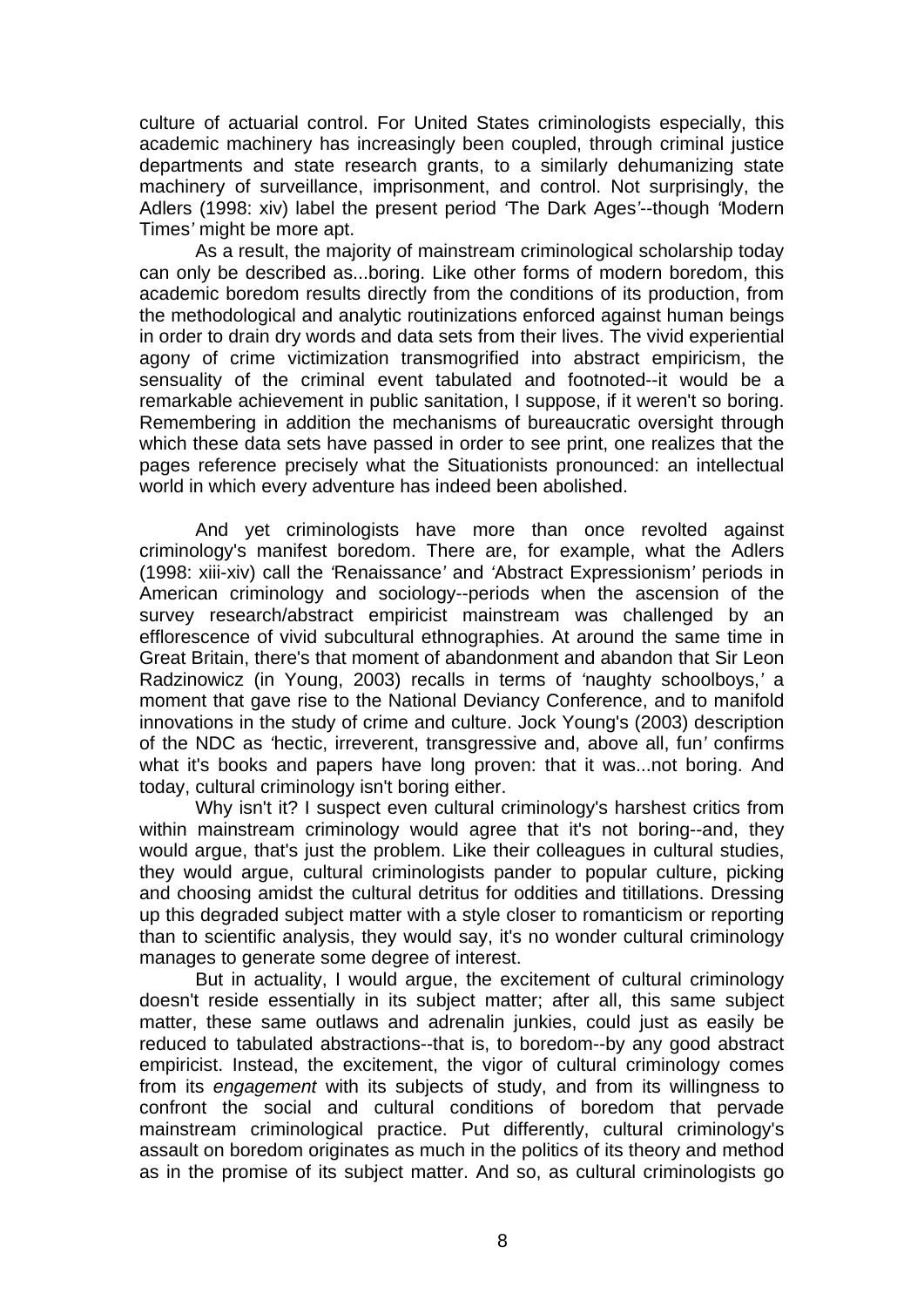about rehumanizing the process of criminological inquiry and analysis, they replicate the work of Wobblies and Situationists, of edgeworkers and Reclaim the Streets activists; they undertake a revolt against boredom that is, like these others, equal parts intellectual resistance and disorganized transgression. In particular, they launch a revolt made up of method and moments.

#### *Method*

The importation of *'*scientific*'* methodologies into criminology in the hope of positioning criminology as an objective social science of crime paralleled, in consequence, the introduction of scientific management into the office and factory: both resulted in the systematic dehumanization of those involved, and in the institution of pervasive boredom. Just as the broader boredom of modernism results from the reduction of human subjects to rationalized categories of work and consumption, the boredom of mainstream criminology results in large part from methodologies designed, quite explicitly, to reduce human subjects to carefully controlled categories of counting and crosstabulation. Just as the boredom of modernism in turn stems from the systematic exhaustion of uncertainty and possibility in everyday life, the boredom of mainstream criminology stems in large part from methodologies designed, again quite explicitly, to exclude ambiguity, surprise, and *'*human error*'* from the process of criminological research. Coupled with a state control apparatus organized around similar ends, these methodologies bankrupt the promise of meaningful scholarship, becoming instead the foundation for the sort of *'*courthouse criminology*'* described by Ned Polsky (1998: 136)--the criminology of the *'*technologist or moral engineer.*'*

While no one method defines cultural criminology, ethnographic methodologies have been utilized widely as an alternative avenue into the situated dynamics of crime and culture since, as Paul Willis (1977: 3) says, such methodologies offer *'*a sensitivity to meanings and values as well as an ability to represent and interpret symbolic articulations, practices and forms of cultural production.*'* Offering researchers vulnerability, humility, danger, and deep involvement with subjects of study as well, such methodologies also serve to reclaim the criminological enterprise from a courthouse criminology of scientific rationalization and methodological objectification. Undertaken appropriately, ethnographic studies are suffused with surprise and uncertainty. By nature, such studies are profoundly inefficient, all but guaranteed to seduce the researcher out of professionally appropriate schedules and into a temporal netherworld of dawdling and delay. By definition, such studies embrace the cultural meanings of those studied, and in so doing affirm both the complex humanity of people otherwise reduced to statistical residue, and the dangerous ambiguities of crime and crime control that disappear within the pseudo-precision of *'*social science.*'*

Given this, ethnographic studies and ethnographic sensibilities regularly generate, for all involved, a level of engagement and excitement absent from efficient accumulations of survey data. Just as skilled craft work produces idiosyncratic designs unimaginable within the repetitions of the assembly line, skilled ethnographic research and writing produces vivid images, oddball insights, and illicit vignettes that remain unimaginable, not to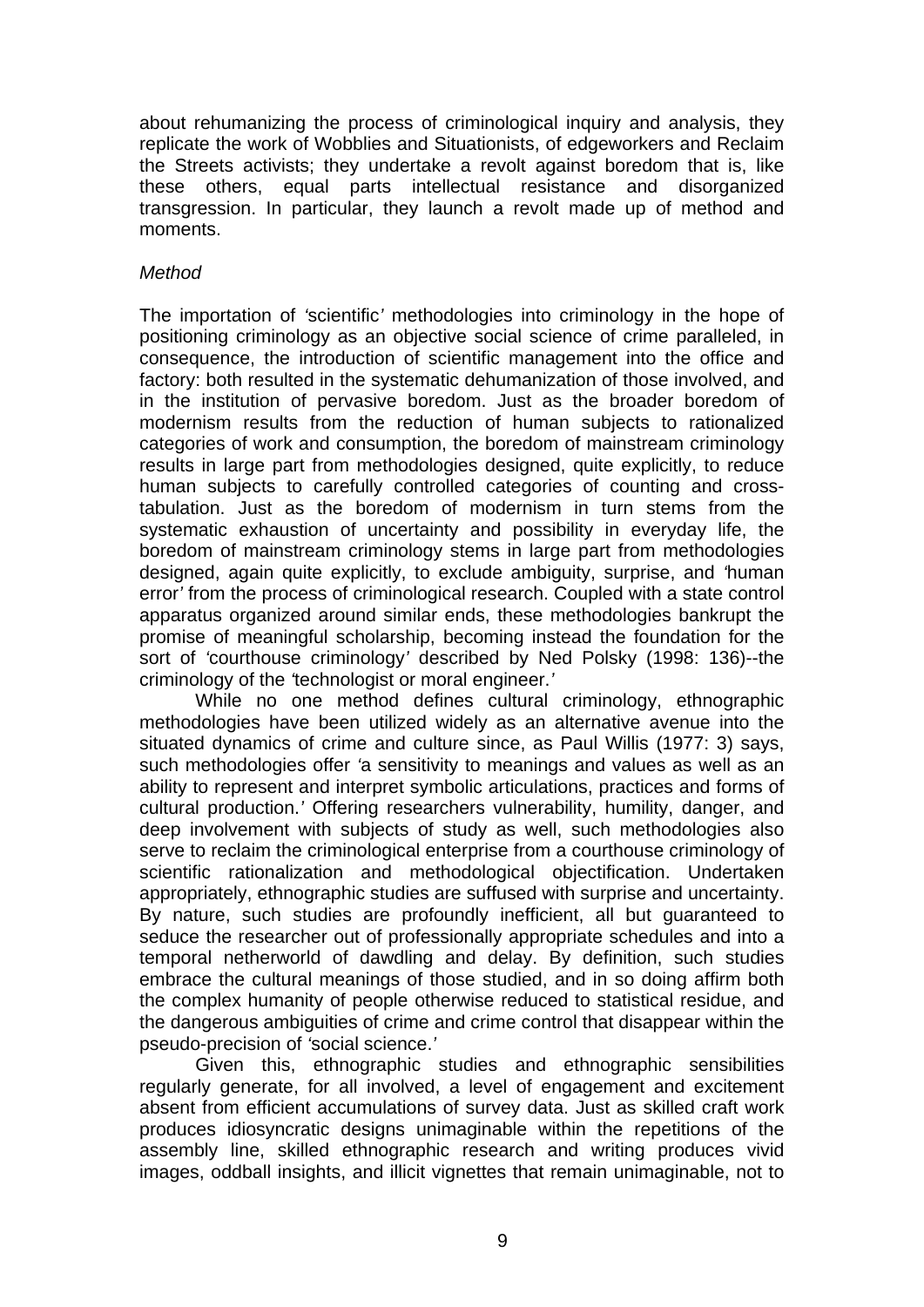mention unmanageable, within objectivist methodologies. Continuing to take ethnographers and their audiences inside marginalized cultural meanings and edgy social situations, ethnographic methodologies at their best eventually become no methods at all, but rather a way of life for those willing to explore the uncertain, evolving textures of crime and crime control. As such, they allow us to lose ourselves and our skills as researchers inside a series of illicit situations, and so to embrace an ongoing criminology of moments.

#### *Moments*

Many of the political and cultural revolts against modern boredom have shared a common strategy: the manufacture of moments that transcend structures of boredom, and in so doing embody self-made dynamics of engagement and excitement. Employing cultural weapons like *de'tournement* (a radical reversal of meaning) and the *de'rive* (a disorienting drift through the urban landscape), the Situationists sought to overturn the markers of everyday boredom, and so to create moments so epistemically unstable, so contrary to usual understanding, as to subvert the tedium of daily life. Shunning representational politics and long-range planning, Critical Mass and Reclaim the Streets likewise embrace the dynamics of direct action, seeking to create celebratory moments in which the unplanned pleasures of spontaneous interaction retake the streets from the drudgery of traffic and commerce. Those pursuing edgework and the adrenalin rush themselves undertake this sort of impermanent revolution, finding an ephemeral unity of skill and adventure in moments that last only until the parachute opens or the paint dries. All of these groups counter ongoing boredom with momentary excitement, creating what Hakim Bey (1995: 39) calls *'*temporary autonomous zones*'* of human engagement and possibility carved from the predictable alienation of everyday existence. And for all of these groups, these moments are not merely means to some larger revolution; they *are* the revolution, a revolution of everyday life that maintains its human immediacy and outlaw excitement precisely because it does not endure (Ferrell, 2004). Though ethnographic research often and appropriately unfolds as a long-term process, it is just such moments, it seems, that define its potential--and that in turn define cultural criminology's experiential immediacy and theoretical vivacity. Pursuing ethnographic projects, cultural criminologists find themselves caught up in moments an edgeworker might appreciate, moments in which analytic skills collide with danger and uncertainty. Losing ourselves, unleashing our abilities as researchers, we find in these moments something more than we could imagine; we discover that, like edgeworkers and Critical Mass activists, we've been carried beyond the boundaries of the everyday. As with the Situationists, our critique comes alive in the phenomenological foreground of experience, its analytic elegance polished by the grit of everyday crime and crime control. Up against *'*that obdurate English preference for the particular, for the thing itself*'* (Hebdige, 1988: 12), analysis becomes animated; intertwined with *'*innumerable riotous angelic particulars*'* (Kerouac, 1955: 172), analytic insight takes on the vivid textures of lived experience.

A while back, for example, while digging through a trash pile behind a mansion, I ran into Thorstein Veblen. Engaged in a long-term ethnography of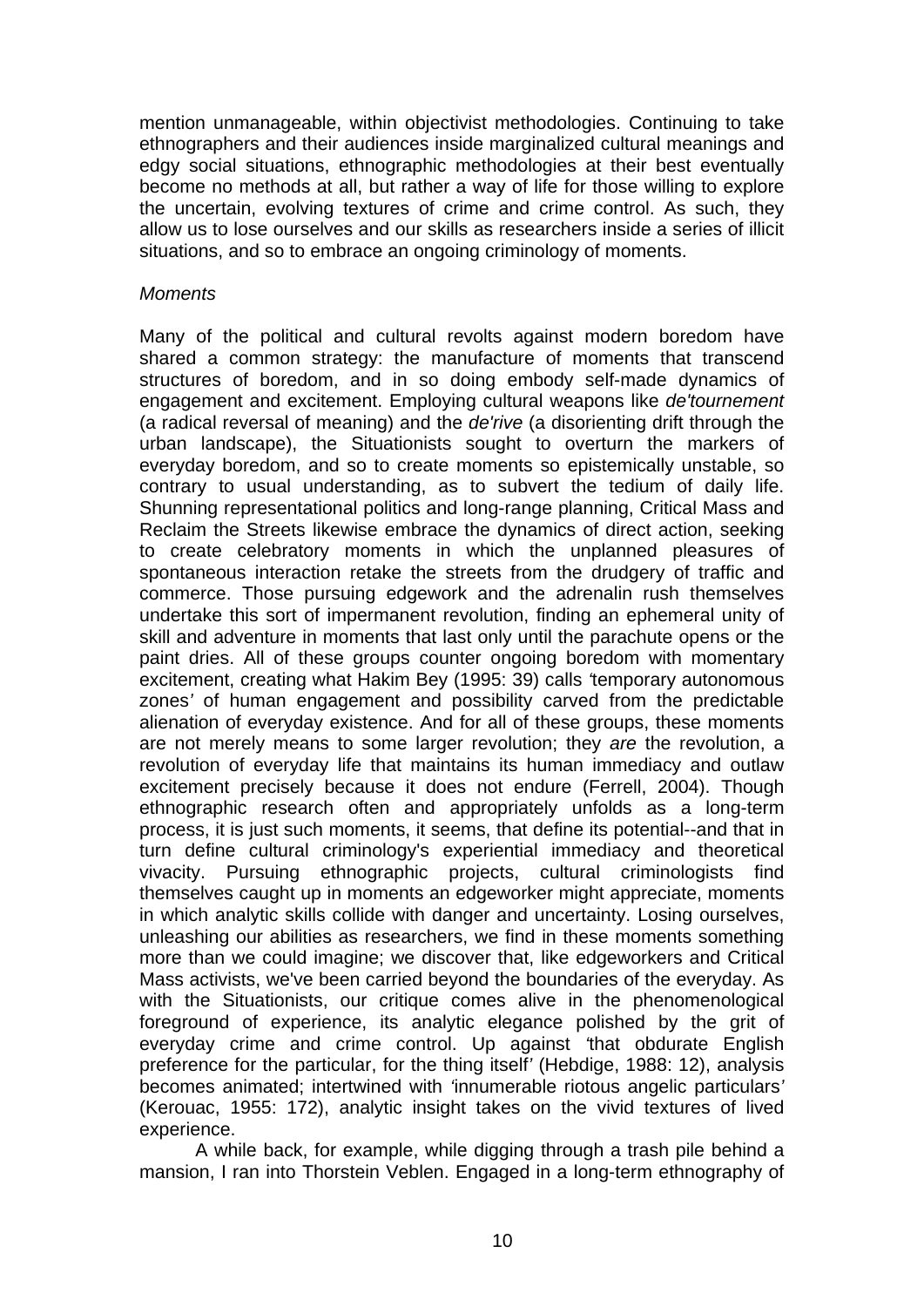illicit trash pickers and urban scroungers, I've been spending a good bit of time at trash piles--and one day, behind this big mansion, I discovered a pile of expensive party favors, decorations, and baby gifts, many of the gifts still sealed new in their boxes, the aftermath of a baby shower meant mostly for show. And there was Veblen (1948: 112, 116), reminding me that in a society defined by the acquisition of commodities, consumption becomes not only conspicuous, but *'*honorific,*'* even *'*ceremonial,*'* an ongoing ritual and addiction, a matter mostly of symbolism and status.

Other times I've found myself sharing a moment with Jean Genet. He was there the afternoon an old homeless woman and I were digging through a big trash pile, watching as she generously gave me first choice on all the clothes she pulled from the pile. He's been there at the scrap metal yard, swapping stories with the old scroungers--a sorry but independent lot that's likely to sport *'*I Love My Boss--Self-Employed*'* stickers on the back bumpers of their beat-up pickups. Genet was there the day I met a snaggled-toothed homeless man riding a bicycle he'd rebuilt for better scrap runs, with me another day when I met an old guy who scrounges while rolling his wheelchair down the gutter. Considering this empire that exists only at the trashy margins, Genet (1964: 19) recalled his own empire of existential marginality. *'*Never did I try to make of it something other than what it was,*'* he said. *'*I did not try to adorn it, to mask it, but, on the contrary, I wanted to affirm it in its exact sordidness, and the most sordid signs became for me signs of grandeur.*'*

For that matter, I can't seem to find an ethnographic moment away from Max Weber. His notion of *verstehen* all but overwhelms me every time I engage the generosity and ingenuity of those exiled to the margins of the legal order (Weber, 1949, 1978; Ferrell, 1997). He shows up regularly in another of my research projects, too: the documentation of the roadside shrines that families and friends build for loved ones lost to automotive violence (Ferrell, 2003). Sometimes the rush of sympathetic understanding overtakes me at the edge of the roadway as a big automobile blasts by, offering me the visceral proximity of violent death. Other times it's the shrines themselves, photos of orphaned kids nailed to their crosses, *'*we-love-youforever*'* written on their decorations. And once out at an isolated shrine, as I discovered coins, gifts, and notes of sympathy left there, Emile Durkheim (1933) appeared, reminding me that such shrines accumulate into a symbolic community, a living social solidarity emerging out of lonely death itself.

In moments like these we as cultural criminologists reinvent the modern world by paying attention to it. Drifting down back alleys or open roads, we encounter every new trashpile or roadside shrine as an epistemic surprise, a frontier of possibility and understanding. Along the way moments of *de'tournement* unfold as the sensual immediacy of situations intertwines with our own analytic predilections to subvert usual understandings of safety, decency, criminality, and law. Such moments sparkle with human possibility, with intellectual excitement, because they ground analysis in experience--and because they situate our analysis and experience inside the everyday lives of others. Engaged with the generosity of a homeless scrounger, confronted with the tragic beauty of a roadside shrine--lost in any of the moments that make up cultural criminology--we enlist the help of those we study in sabotaging the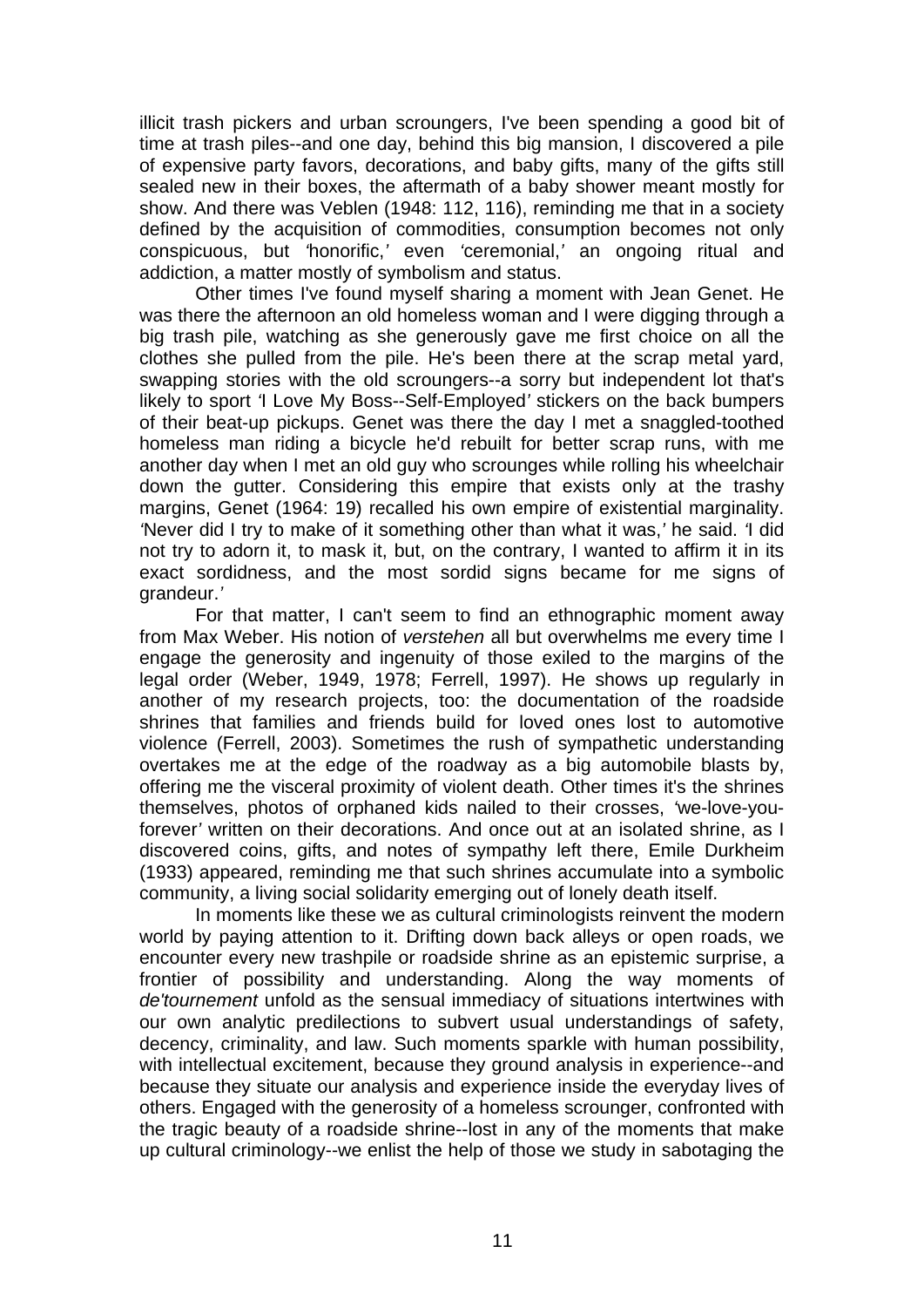machinery of boredom and dehumanization that defines modernism and modern criminology alike.

If we continue in this way to confront the organized boredom of mass obedience--if we continue constructing an orientation that is *'*hectic, irreverent, transgressive and, above all, fun*'*-- we might even make cultural criminology into a revolution of everyday life. The odds are against it, but then they always are. Even Vaneigem, who understood such long odds as well as anyone, was willing to bet on his *'*presentiment that a passion for life was on the increase.*'* I'm willing to make that bet as well on behalf of cultural criminology. After all, *'*we have a world of pleasure to win,*'* Vaneigem (2001: 7, 279) wrote, *'*and nothing to lose but boredom.*'*

### **References**

- Adler, Patricia A. and Peter Adler (1998) 'Foreword: Moving Backward,' in Jeff Ferrell and Mark S. Hamm (eds) *Ethnography at the Edge*, pp. xii-xvi. Boston: Northeastern.
- Bey, Hakim (1995) 'Primitives and Extropians,' *Anarchy* 14(4): 39-43.
- Braverman, Harry (1974) *Labor and Monopoly Capital*. New York: Monthly Review.

Carlsson, Chris (2002) 'Cycling Under the Radar', in Chris Carlsson (ed) *Critical Mass: Bicycle's Defiant Celebration*, pp. 75-82. Oakland, CA: AK.

Chtcheglov, Ivan (1953) 'Formulary for a New Urbanism,' reprinted at www.bopsecrets.org.

Debord, Guy (1983 [1967]) *Society of the Spectacle*. Detroit: Black and Red.

- Durkheim, Emile (1933) *The Division of Labor in Society*. New York: Free Press.
- Feagin, Joe, Anthony Orum, and Gideon Sjoberg (eds) (1991) *A Case for the Case Study*. Chapel Hill: North Carolina.
- Ferrell, Jeff (1996) *Crimes of Style*. Boston: Northeastern.

Ferrell, Jeff (1997) 'Criminological *Verstehen*,' *Justice Quarterly* 14(1): 3-23.

- Ferrell, Jeff (2001/2002) *Tearing Down the Streets*. New York: Palgrave/St. Martin's/MacMillan.
- Ferrell, Jeff. 2003. 'Speed Kills' *Critical Criminology* 11(3): 185-98.
- Ferrell, Jeff (2004) 'The Only Possible Adventure: Edgework and Anarchy,' in Stephen Lyng (ed) *Edgework: The Sociology of Risk*. London: Routledge, forthcoming.
- Ferrell, Jeff, Dragan Milovanovic, and Stephen Lyng (2001) 'Edgework, Media Practices, and the Elongation of Meaning,' *Theoretical Criminology* 5(2): 177-202.
- Genet, Jean (1964) *The Thief's Journal*. New York: Grove.
- Hebdige, Dick (1979) *Subculture: The Meaning of Style*. London: Methuen.

Hebdige, Dick (1988) *Hiding in the Light*. London: Routledge.

- Hochschild, Arlie R. (1983) *The Managed Heart*. Berkeley: California.
- Horkheimer, Max and Theodor W. Adorno (2002 [1944/1947]) *Dialectic of Enlightenment* Stanford, CA: Stanford.
- Katz, Jack (1988) *Seductions of Crime*. New York: Basic Books.
- Kerouac, Jack (1955) *On the Road.* New York: Viking.
- Kornbluh, Joyce (1998) *Rebel Voices: An IWW Anthology*. Chicago: Charles H. Kerr.